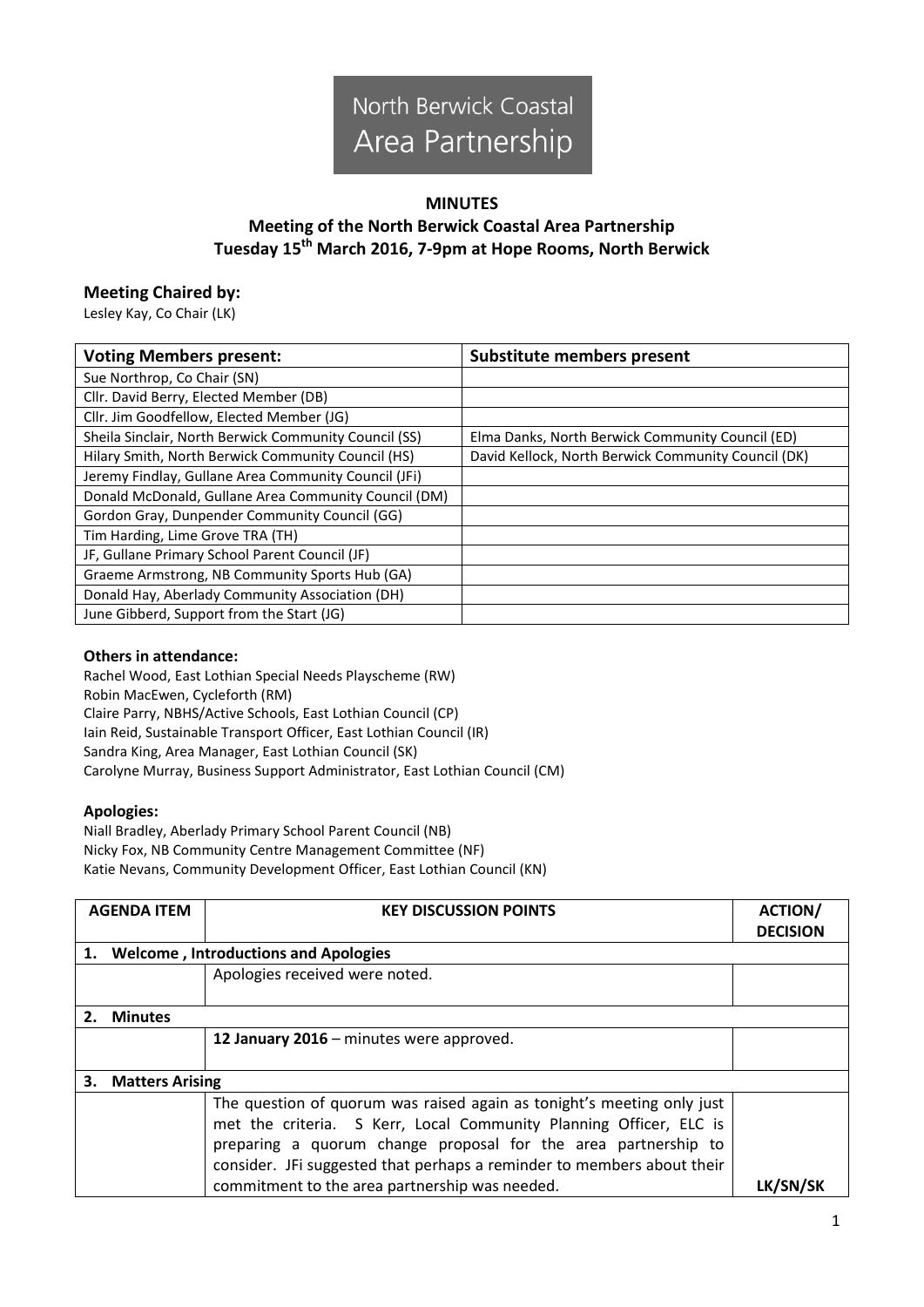| <b>AGENDA ITEM</b><br><b>KEY DISCUSSION POINTS</b> |  | <b>ACTION/</b>                                                                                                                                                                                                                                                                                                                                                                                                                                                                                                                                                                                                                                   |                 |
|----------------------------------------------------|--|--------------------------------------------------------------------------------------------------------------------------------------------------------------------------------------------------------------------------------------------------------------------------------------------------------------------------------------------------------------------------------------------------------------------------------------------------------------------------------------------------------------------------------------------------------------------------------------------------------------------------------------------------|-----------------|
|                                                    |  |                                                                                                                                                                                                                                                                                                                                                                                                                                                                                                                                                                                                                                                  | <b>DECISION</b> |
|                                                    |  | 4. Update on the Budget 2015/16                                                                                                                                                                                                                                                                                                                                                                                                                                                                                                                                                                                                                  |                 |
|                                                    |  | SK's progress report was reviewed with the following additional<br>comments noted -                                                                                                                                                                                                                                                                                                                                                                                                                                                                                                                                                              |                 |
|                                                    |  | Water Fountains - carried forward to next year as not been able to<br>progress as quickly as originally hoped due to health and safety issues<br>with existing fountains.<br>Minibus Drivers - carried forward to next year.<br>New path from Glasclune Gardens - Rugby Park - work scheduled for<br>end of March, path has been marked out already in preparation.<br>Picnic Benches at Recreation Park and Lodge - SK to check with S Pryde<br>re current situation as Friends of the Lodge have not yet been<br>approached re locations.<br>Dirleton Toilets - external gardening work has been completed, internal<br>work still to be done. |                 |
|                                                    |  | SN provided an update from the Older Peoples Network. Three priorities<br>had been identified: involving the local community for example through<br>supporting good neighbours; Day Centres and Transport. The Network<br>was keen that its work was seen as part of a multi generational approach<br>and not just focused on one part of the community.                                                                                                                                                                                                                                                                                         |                 |
|                                                    |  | The Life Changes Trust has funded UPSTREAM $-$ a project on the<br>experiences of people living with dementia using public transport and<br>work is underway to develop more physical and social activities for older<br>people. Both of these will affect the wider population, not just older<br>people. SN also confirmed that Carol Lumsden, NHS has been invited to<br>the Network and a date is being arranged.                                                                                                                                                                                                                            |                 |
|                                                    |  | LK confirmed that the On The Move sub group have built a good working<br>relationship with Amenity Services who have engaged fully and paths<br>identified in the plan are already being worked on. JG asked whether<br>concerns she had regarding safety on the Kingston road from the junction<br>at Fenton Barns should be raised with the area partnership. JFi advised<br>that this should be raised with Gullane Area Community Council.                                                                                                                                                                                                   |                 |
|                                                    |  | ED raised an issue regarding the use of blue badges with the Day Centre<br>minibuses ie they can't be used. SN suggested this would be a useful<br>topic to address as part of the UPSTREAM project.                                                                                                                                                                                                                                                                                                                                                                                                                                             |                 |
|                                                    |  | DH highlighted that the speed reactive sign at Ballencrieff is set for<br>30mph instead of the sign posted 40mph. IR will take back to his<br>Transportation colleagues.                                                                                                                                                                                                                                                                                                                                                                                                                                                                         | IR              |
|                                                    |  | LK commented that it was really good to see projects moving forward<br>despite the area partnership only being involved at this level for the last<br>six months. GG added that credit was due to East Lothian Council for<br>responding as they had. DB suggested that the area partnership<br>provided focused requests and that this had perhaps aided the speed of<br>response. HS asked if the area partnership was taking credit and<br>promoting its involvement in projects. LK confirmed this would also be<br>the purpose of a Communications sub group.                                                                               |                 |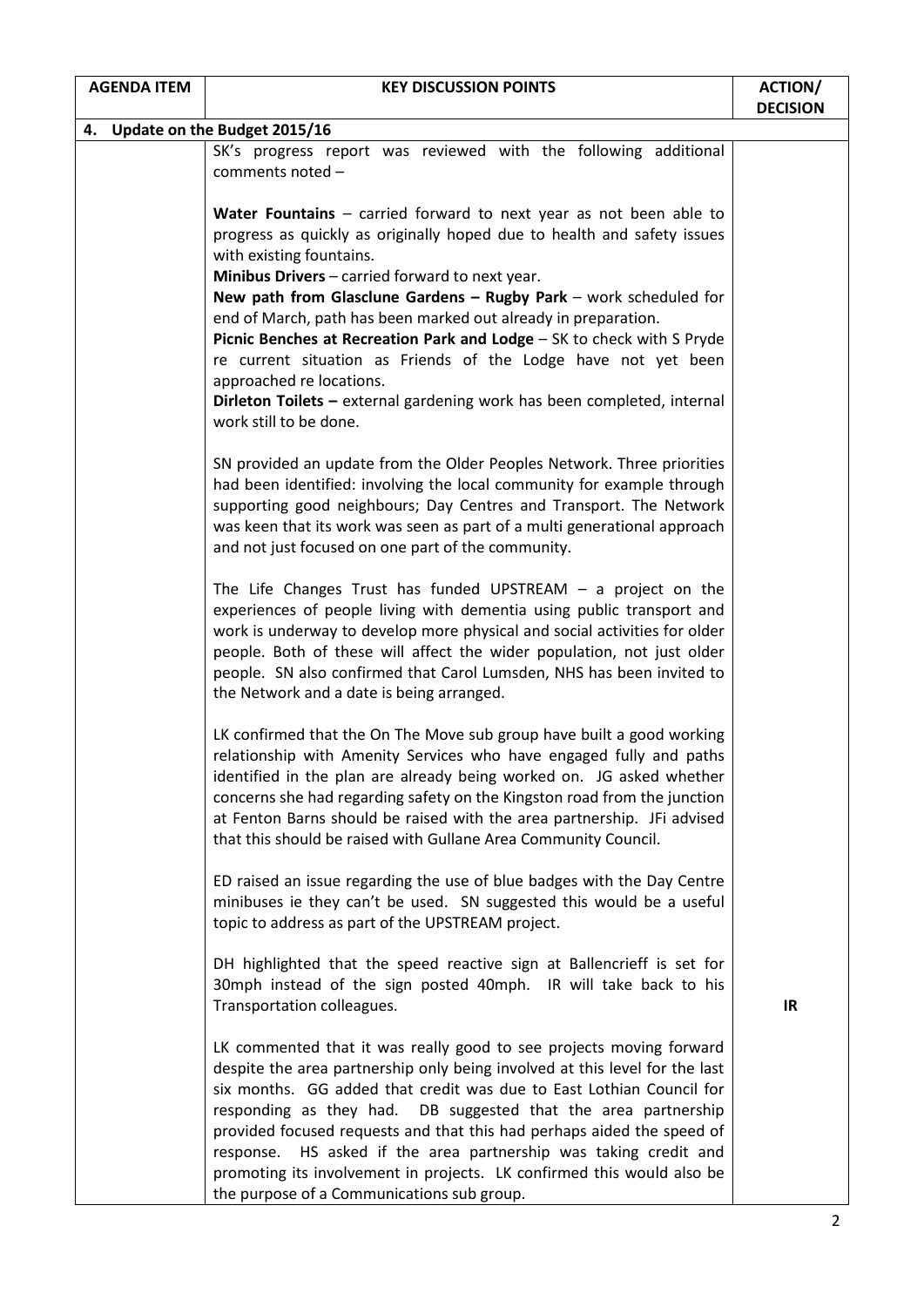| <b>AGENDA ITEM</b>                     | <b>KEY DISCUSSION POINTS</b>                                                                                                                                                                                                                                                                                                                                                                                                                                                                                                                  | <b>ACTION/</b><br><b>DECISION</b> |
|----------------------------------------|-----------------------------------------------------------------------------------------------------------------------------------------------------------------------------------------------------------------------------------------------------------------------------------------------------------------------------------------------------------------------------------------------------------------------------------------------------------------------------------------------------------------------------------------------|-----------------------------------|
| 5. Area Plan                           |                                                                                                                                                                                                                                                                                                                                                                                                                                                                                                                                               |                                   |
| <b>Agree priorities</b><br>for 2016/17 | An updated area plan was tabled for discussion and LK advised that<br>tonight we need to ensure the draft reflects our thinking and that we<br>need to tease out short term priorities for the next financial year with the<br>aim being to put out to the community for consultation however the area<br>plan is an evolving document and can be updated as required.<br>Amendments, decisions etc are noted below:                                                                                                                          |                                   |
|                                        | Action $1.1 -$ JG updated the meeting on behalf of Support from the Start<br>(SftS). LK asked if there was anything in their submission that the area<br>partnership could fund or influence. JG advised that there was still work<br>required by SftS to prioritise actions etc before they would approach the<br>area partnership. JG added that although take up of the bursary scheme<br>has spread more localised focus is needed to increase referrals being<br>made.                                                                   |                                   |
|                                        | Action $1.3$ – It was agreed that the mental wellbeing of young people was<br>a national issue and based on feedback from the North Berwick Area<br>Children & Youth Network this was now a priority. LK noted that while<br>guidance was still awaited regarding the funding criteria for the £100,000<br>allocated to raise attainment in schools next year it was hoped that some<br>funding could be allocated specifically to this action.                                                                                               |                                   |
|                                        | Action $1.6$ – RW commented that in Falkirk a community group had<br>approached three developers working locally and worked together to<br>create a sustainable centre for young people.                                                                                                                                                                                                                                                                                                                                                      |                                   |
|                                        | Action 1.12 - GA advised that the Sports Hub has identified priorities for<br>the area plan and will forward to SK. GA confirmed that the Sports Hub<br>wished to become involved with the NBA Children & Youth Network. JFi<br>asked LK how much interest in the Youth Project is seen from the<br>surrounding villages and was advised that 50% of the attendees were<br>from outside North Berwick. Changes to session times have been in order<br>to accommodate young people attending straight from school prior to<br>travelling home. | <b>GA</b>                         |
|                                        | Action $3.10$ – ED asked about possible support for the North Berwick Day<br>Centre due to the age of the building that now may need maintenance<br>work. LK asked ED to bring this up through the Older People's Network<br>sub group.                                                                                                                                                                                                                                                                                                       | <b>ED</b>                         |
|                                        | Action $12$ – LK confirmed that priorities identified by the On The Move<br>sub group had been incorporated in the area plan. LK reminded the<br>meeting that she is the temporary chair of the On The Move sub group<br>and asked members to think about a permanent chair to take the group<br>forward.                                                                                                                                                                                                                                     | <b>ALL</b>                        |
|                                        | Action 12.4 - TH asked that Cycleforth's proposal papers be specifically<br>noted within the plan. JFi asked that the action re Gullane Primary be<br>removed.                                                                                                                                                                                                                                                                                                                                                                                | <b>SK</b>                         |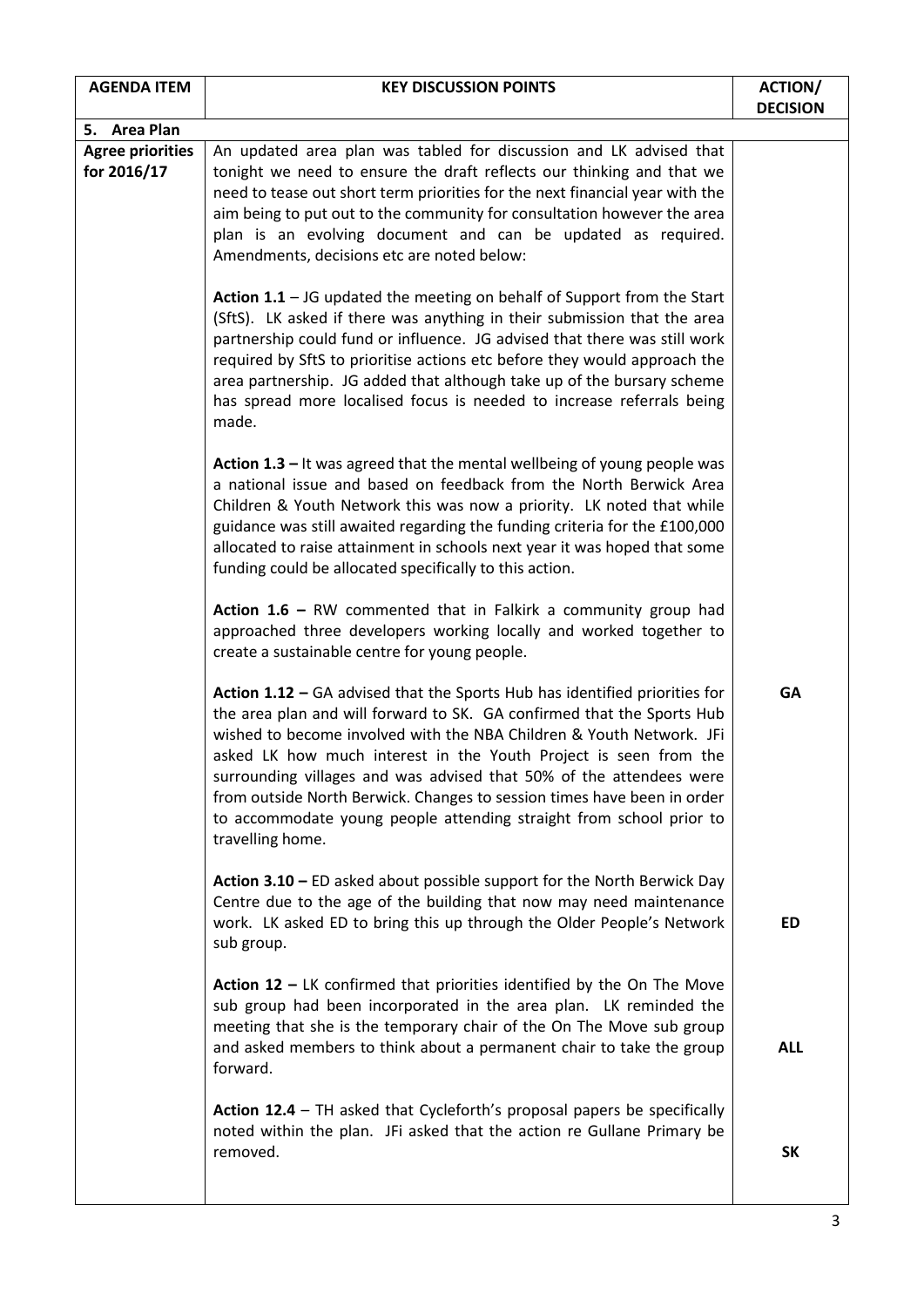| <b>AGENDA ITEM</b> | <b>KEY DISCUSSION POINTS</b>                                                                                                                                                                                                                                                                                                                                                                                                                                                                                                                                                                                                                                                                        | <b>ACTION/</b><br><b>DECISION</b> |
|--------------------|-----------------------------------------------------------------------------------------------------------------------------------------------------------------------------------------------------------------------------------------------------------------------------------------------------------------------------------------------------------------------------------------------------------------------------------------------------------------------------------------------------------------------------------------------------------------------------------------------------------------------------------------------------------------------------------------------------|-----------------------------------|
|                    | Action 14.2 - North Berwick Community Council (NBCC) are having<br>problems with progressing improvements to town signage due to a large<br>number of outstanding signage work with the Roads department. LK<br>suggested that a signage plan from NBCC could be fed into the area plan<br>to allow the area partnership to influence priorities. JG noted that<br>signage can be held up due to legislation and specifically the<br>decriminalisation of parking enforcement in East Lothian legislation<br>currently being pursued. DB and JG also confirmed that this legislation<br>won't go through parliament until after the election in May and therefore<br>won't be in place this summer. | <b>DK</b>                         |
|                    | It was agreed that a joint 'On The Move' and Older People's Network<br>meeting would be arranged with UPSTREAM invited to attend.                                                                                                                                                                                                                                                                                                                                                                                                                                                                                                                                                                   | <b>CM</b>                         |
|                    | It was agreed that GA's suggestion regarding directional signage to car<br>parking within North Berwick be taken to the OTM sub group.                                                                                                                                                                                                                                                                                                                                                                                                                                                                                                                                                              | <b>LK</b>                         |
|                    | Action $14.5$ – LK asked if anyone has any documentation etc from<br>previous proposals to pedestrianise North Berwick High Street can they<br>please forward these to her. It was agreed that while a scheme of this<br>nature wouldn't be easy to put in place it was a worthwhile project to<br>pursue.                                                                                                                                                                                                                                                                                                                                                                                          |                                   |
| 6.                 | Money allocated for the Queen's 90 <sup>th</sup> Birthday Celebrations                                                                                                                                                                                                                                                                                                                                                                                                                                                                                                                                                                                                                              |                                   |
|                    | Only one request for funding has been received so far $-$ a Special<br>Afternoon Tea on 21 <sup>st</sup> April 2016 being organised by the Volunteers of<br>the Scottish Seabird Centre in conjunction with the Volunteers of the<br><b>Coastal Communities Museum.</b><br>Following discussion it was agreed that the funds should go in part to<br>supporting an action in the area plan. With the deadline for requests<br>being $31st$ March it was agreed that the £1,000 would be split equally<br>between the Support from the Start Bursary scheme and East Lothian<br>Food Bank barring no further requests being received.                                                                | <b>CM</b>                         |
| <b>AOCB</b>        |                                                                                                                                                                                                                                                                                                                                                                                                                                                                                                                                                                                                                                                                                                     |                                   |
| 7.                 | GA asked for details of the sub group meetings, CM to circulate.<br>LK notified the meeting that East Lothian Council Chief Executive, Angela<br>Leitch will be attending the next area partnership meeting on $24th$ May<br>2016.                                                                                                                                                                                                                                                                                                                                                                                                                                                                  | <b>CM</b>                         |
|                    | There was growing interest from the community regarding the North<br>Berwick Trust and perhaps it was timely to establish links. There are<br>projects in the area plan which were thought to be suitable for discussion<br>with the Trust. Working together would be a positive step forward.<br>There were concerns raised by some members present that perhaps the<br>Trust were not yet in a position to talk to local groups/organisations<br>regarding the allocation of funds. It was agreed that the Chairs would<br>approach the North Berwick Trust to agree how we can best take matters<br>forward.                                                                                     | LK/SN                             |